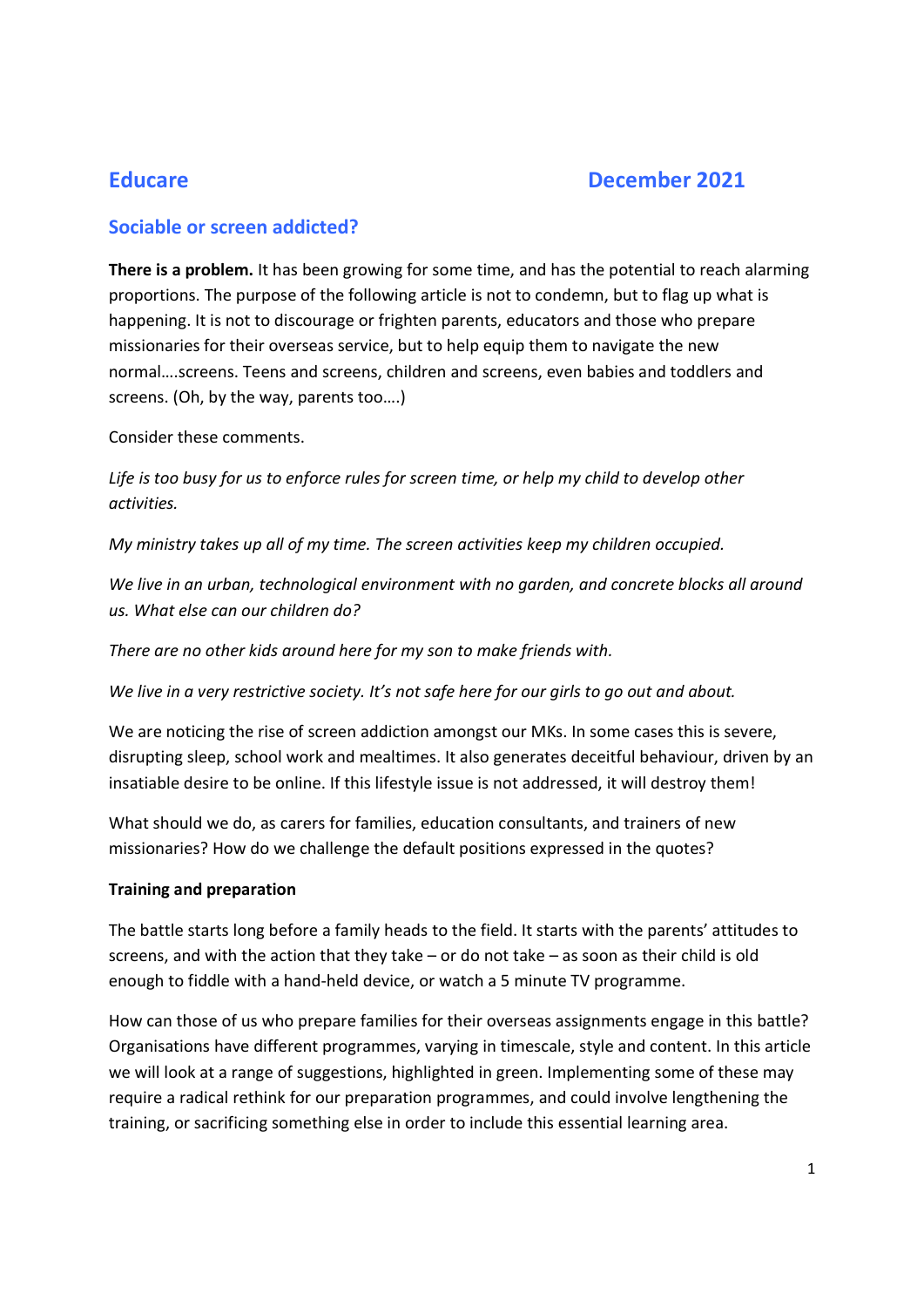Let's think about a family entering a new culture. Where the Internet is available and functioning, it is difficult to avoid resorting to the screen as a kind of comfort blanket, especially during early adaptation, or periods of loneliness and isolation. The Covid 19 pandemic has only served to make this situation worse.

In our training programmes, it is normal to include input on long-term educational planning, and the welfare of children and teenagers at different stages of their parents' service. Transition and re-entry to the passport culture are normally covered.

#### But what about the screen?

We recommend including a module on raising sociable children, in any pre-field preparation for couples and families. This needs to be a 'hands on' experience, not just a presentation or even an online discussion.

We are so thankful for the technology that enables us to connect with family and friends, and continue with work, especially at present while we are affected by the pandemic. However there is a danger that adults, too, can become addicted to the screen. It is not enough simply to limit the time spent on the device – we also need to develop other activities and interest that are not screen-dependent. Before we can instil a balanced lifestyle in our children, we need to take control of our own screen life.

Trainers, ask your new workers to carry out the tasks and answer the questions below. Then ask them to present their findings to the rest of the group, and have a discussion. Challenge them to have a screen-free day.

How often, per day, do you check your phone for messages? If you don't know, keep a record for a day.

Where do you put the phone at night? Do you switch it off?

How much time do you spend each day on a screen? Divide the results into work, leisure and essential information-gathering.

Have you ever tried to be 'screen-free' for a day? How did it work?

Do you do something on the screen that could be done off the screen? Reading your Bible, for example?

This activity could also be done with single workers or those without children.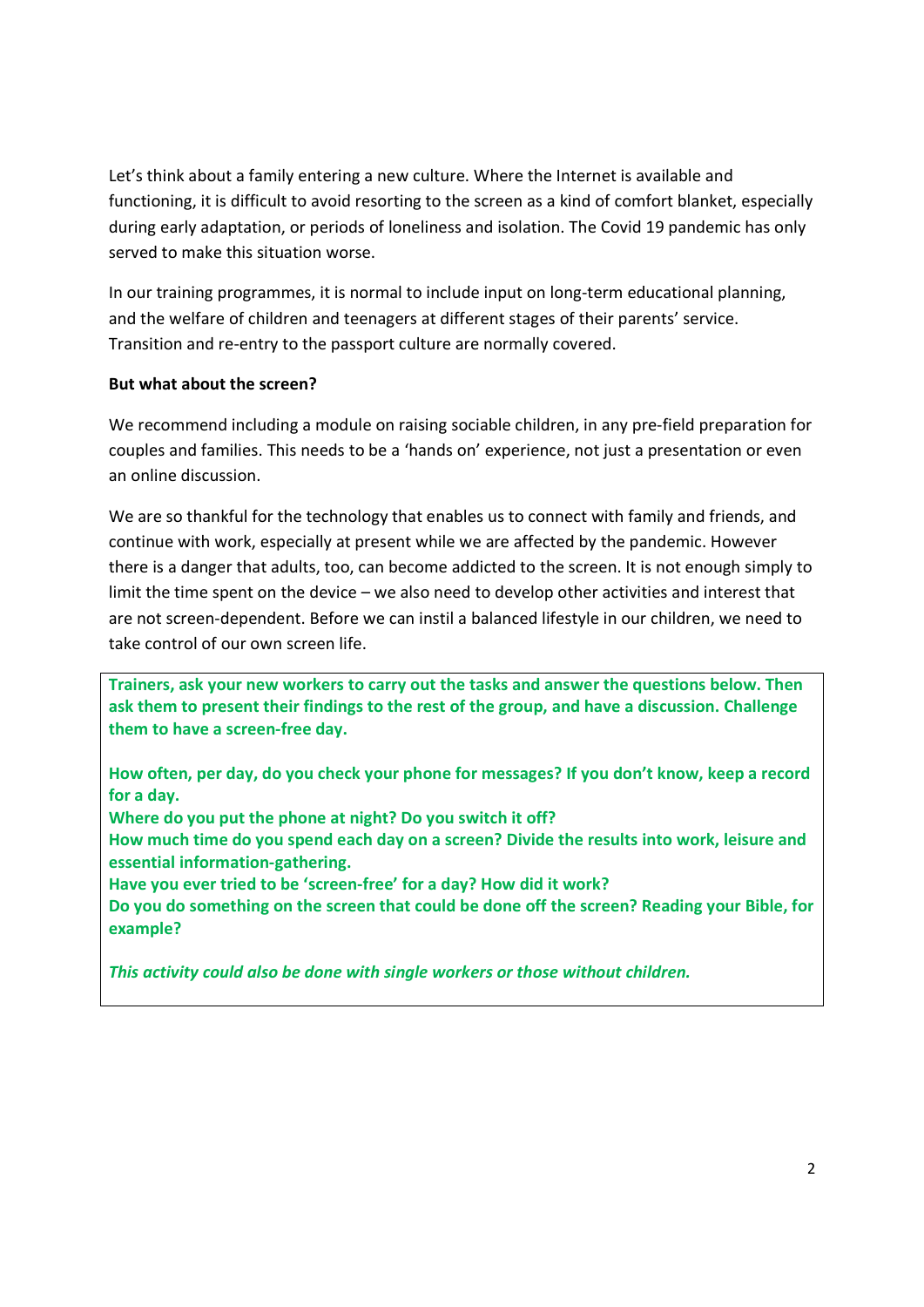#### Physical exercise as an alternative to screens

It can be a challenge for missionaries to find opportunities to keep fit and engage in exercise, and some cultures and environments do not provide a ready context for this. Here are some more quotes.

I'm too busy because of the ministry.

We live in a tower block.

The sports facilities are on the other side of the city.

Everyone would stare at us if we did exercise as a family.

However, there is always something that you can do! If good exercise habits are cultivated before the family departs for the field, it is easier to continue on arrival, even if the nature of the exercise has to change. Include the whole family in the exercise plan, tailoring their participation to the age and capacity of each child. Develop a family expectation that fitness is valued, and that the family does things together. Ask each set of parents to make a fitness plan that they can work on in the new country. Once they arrive there, encourage them to keep on with it, or adapt it as necessary.

Look at these different scenarios. With each one, consider the cultural backdrop, and the attitude of the local people to exercise, sports and fitness. (This may vary according to different sectors of society, gender and age).

Family X lives in a city in a restricted country. What are the restrictions and challenges? (They may need to think about possibilities within an apartment).

Family Y lives in a rural, village location. How does this affect their possibilities for exercise? (They may need to think about privacy issues, especially for girls).

Work together in teams to devise an exercise programme for each scenario, and present them to the group.

Have each missionary couple think about the location where they are going. They research the possibilities for exercise in that location, including looking at the limitations. It is important that they are realistic and do not see this as a hypothetical exercise. They devise a programme that their family will seek to follow, and start following it already during the training.

This activity could also be done with single workers or those without children.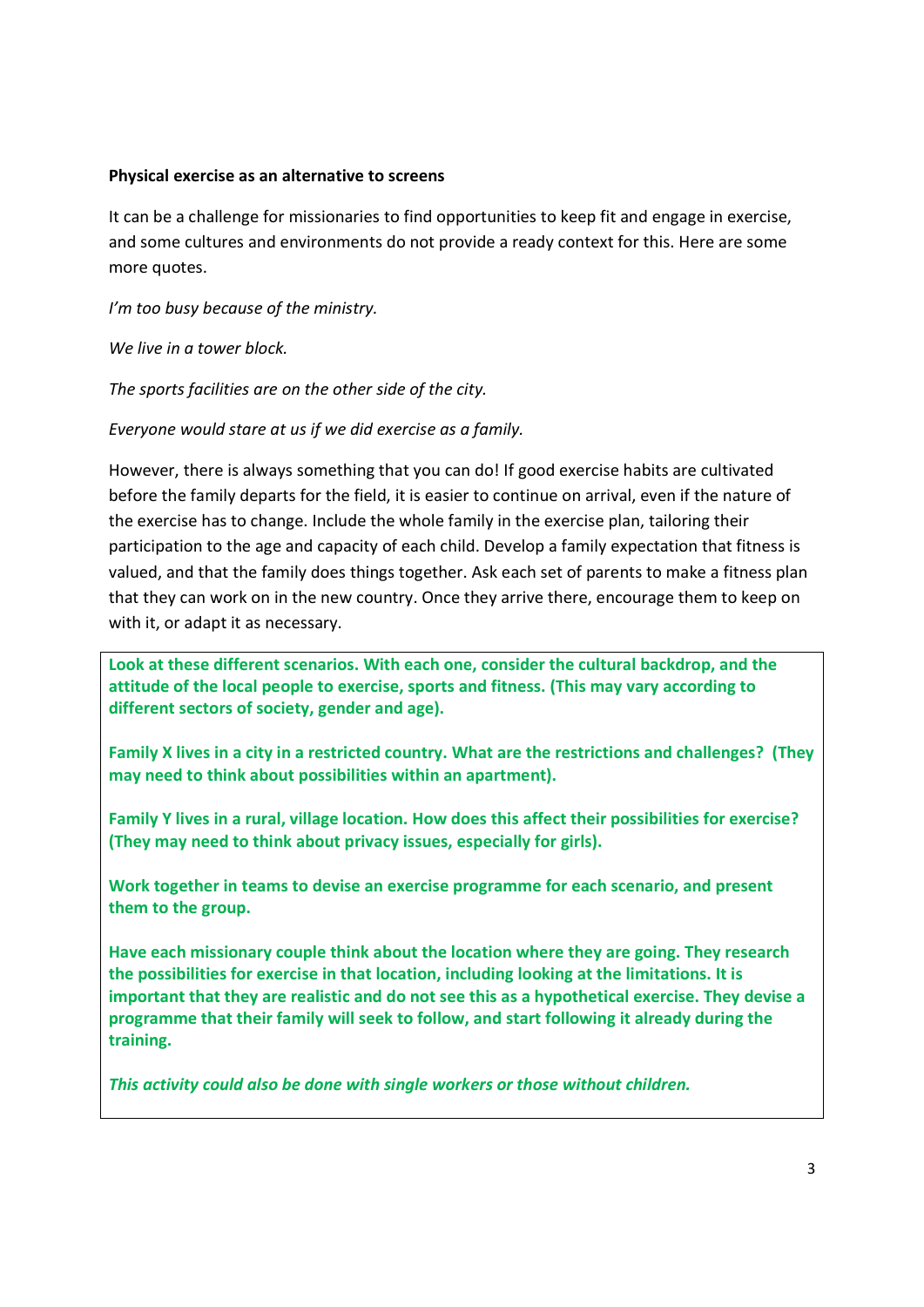#### Life skills and help at home

Recently there has been a very popular TV documentary in the UK. 'Our Yorkshire Farm' follows the lifestyle of a family of 11 living on a remote sheep farm in the north of England. The children help with the farm work and household chores, from an early age, and grow up learning many different skills. They only appear to have time to look at screens occasionally, and usually this is for a functional purpose, such as finding out what is wrong with the tractor.

Today's mission workers come from many different cultures, some of which do not value practical skills as highly as academic achievement. Others expect the mother to do everything at home, and do not involve the children in household chores. This does not have to be so!

During our years serving at Bourofaye Christian School in Senegal, we saw how children of all ages and cultures learned to do practical tasks. Both boarding and staff students made their beds, tied up their mosquito nets, and were required to keep their rooms tidy. They had kitchen duties, cutting bread or making up milk from powder, or helping with washing up. At weekends they helped to prepare vegetables, washed the school vehicle, or did other cleaning duties.

One could argue that it is easier to do the washing up oneself, rather than having to supervise children and teach them how to do it properly. Or, when they prepare vegetables or cook something for the first time, it may not taste quite like the meal that mother makes. But they need to learn these important life skills, recognising that it takes time to do them. They will improve with practice, and will develop a sense of achievement and responsibility.

Discuss household tasks. Ask each couple to decide which jobs they will expect their children to do, and at what age. If they don't yet have children, or their children are very young, encourage them to think about how they will do it in the future. For those with children at the right age, start implementing the programme straight away.

#### Creativity and family time

Many missionaries already have well-developed hobbies and interests, and they are often able to continue with these on the field. They may use a special interest or skill as a bridge to reaching local people.

Could both husband and wife be encouraged to develop a hobby or skill area that could be shared with their children? As an example, my mother taught me to sew and make clothes, and while I was growing up, we spent hours together doing this. Mum learned to sew by going to a class.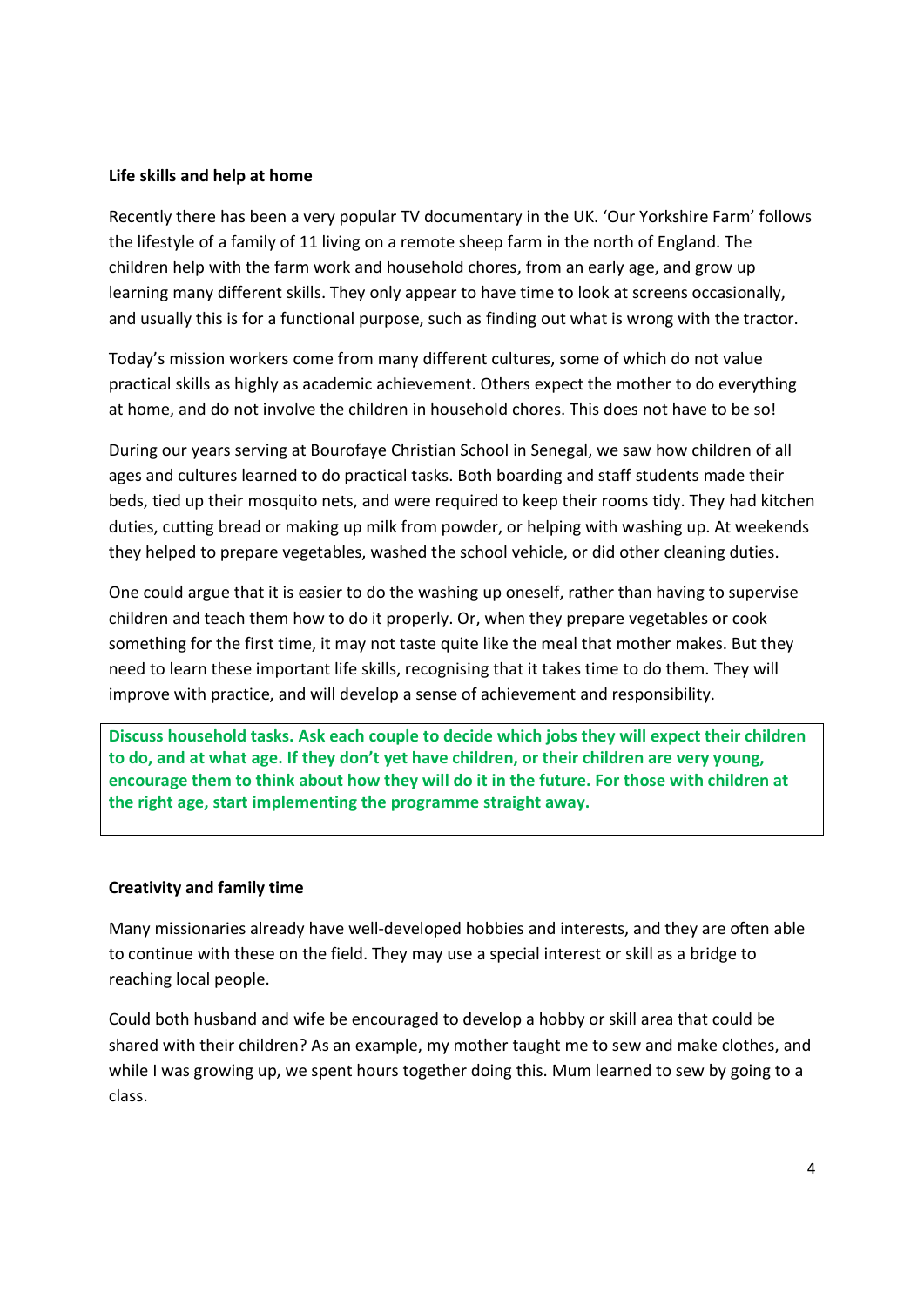What can a father do? For many families, this is a real challenge. Fathers are so often heavily involved in ministry, and in some cultures there is little expectation that they spend much time with their children. However, the Bible has a lot to say about fathers. The book of Proverbs indicates that the bringing up of children should not be left entirely to the mother. Proverbs 1:8 says:

#### Listen, my son, to your father's instruction, and do not forget your mother's teaching.

Both parents are expected to be involved.

Jesus demonstrated a commitment to children, as expressed in Matthew 18:1-6, Mark 10:13- 16, and Luke 18:15-17. The issue of parenthood is also addressed by Paul in Ephesians 5.

During the time of preparation for the mission field, fathers may need to be challenged about thinking of ways to spend regular time with their children, even if it is just for a few minutes each day. Once on the field, it is easier to continue a habit that has already been started.

Some on-field situations involve family separation – parents and children, where boarding schools are used, or husband and wife, when the husband works in a remote place while the wife lives with the children in a city with access to education. In these cases, use of the screen is necessary in order to stay in touch as a family. We would encourage parents, and especially fathers, to schedule in regular times to talk with their children, and to connect emotionally with them. It is not enough for the father just to ask how their school work is progressing, and whether they are fulfilling other requirements. Perhaps the father and son can share a hobby that they can do or talk about together while they are online, or play a game that is not screenbased. It would be good to look at this issue before families depart for the field, but if they are already overseas, those from the sending office who are responsible for keeping in touch with families could still encourage the parents in this.

During training and preparation, both parents could be asked about their skills and special interests. Why not give them a project? Ask them to find and develop a skill or hobby that they can share with their children. It will need to be something that can be continued in the location where the family will be going. Get them to start engaging with this activity before departing for the field, and ensure that they take a supply of necessary materials and equipment with them, if they cannot be obtained in-country.

Our children grew up playing in sand and watching the activities of insects, toads and the occasional snake. In rural Africa, we could see lots of different birds, and it was much easier to see the stars than where we live now.

Many families are located in urban areas, so leisure activities may need to be limited to the indoor space, especially in a very cold climate. Hobbies that work here might be viewed as old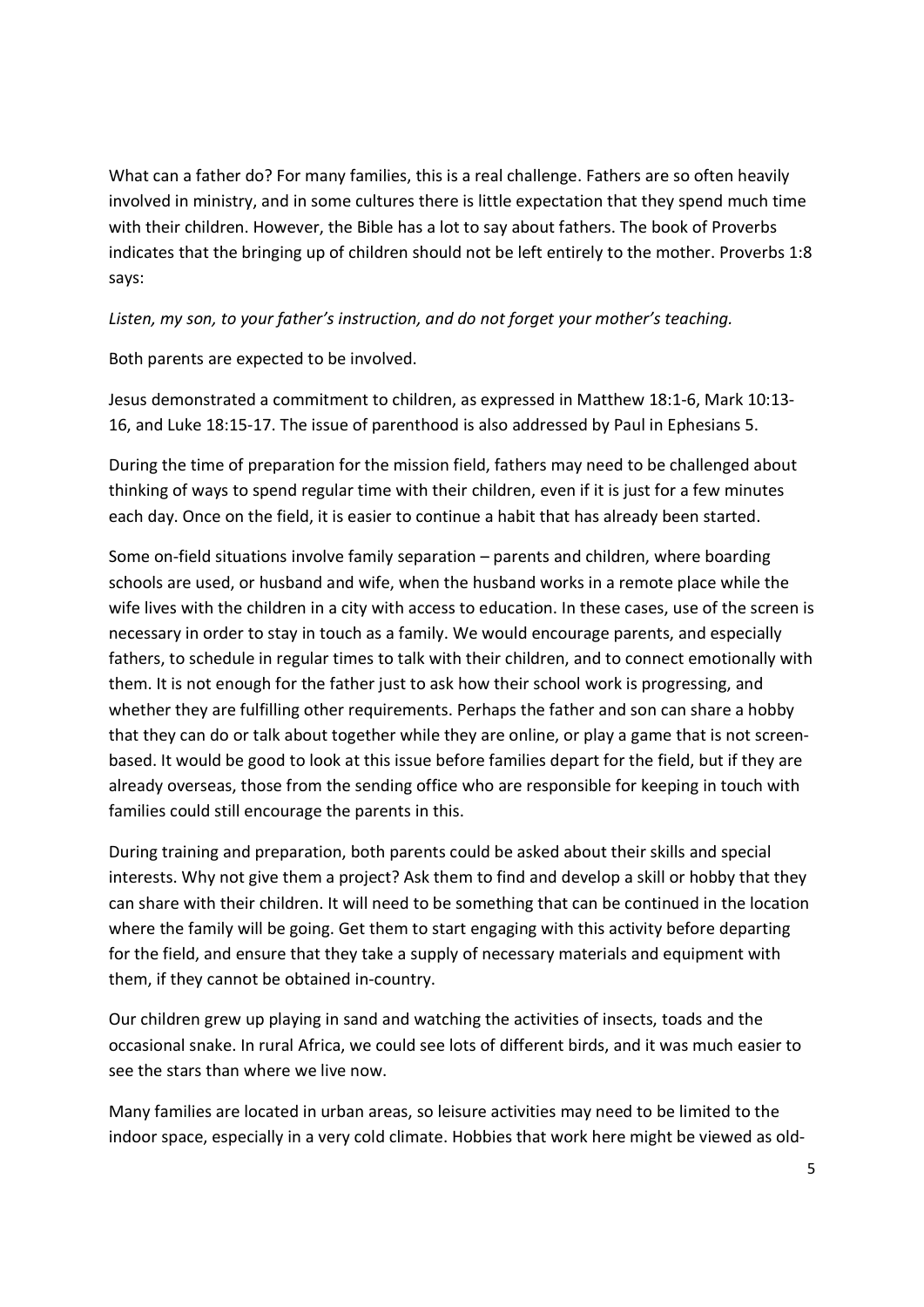fashioned in the modern West, but this depends on the mindset of the family. Develop an expectation that leisure activities will be done together and off-line, at least some of the time. For example – do a jigsaw, make a model, play a board game. The key feature is not the activity itself, but the time spent together interacting as a family, without a screen.

Have a family time regularly. It could be for a few minutes each day, or twice a week, or a longer time at the weekend…whatever works best. Try reading a story to your children for a few minutes each evening. With the right choice of book, this even works for older ones. We read lots of books together with our children even when the oldest was around 14.

#### Managing screen life

Even when we take action to provide alternatives to online activities, there remains the issue of managing screen time. The tips below are taken from a book by Gary Chapman and Arlene Pellicane, Growing up social: raising relational kids in a screen-driven world. This is an excellent book and well worth buying.

Children and teenagers cannot learn to concentrate or think deeply from looking at screens. Constant screen use makes them distractible, and reduces their ability to wrestle with problems. If they don't like what they see on the screen, they can navigate away from it to something easy and fun. They create a designer world characterised by instant gratification.

- Use eye contact a lot, with your spouse and your children.
- Don't give your children everything they want, when they want it. Teach them to be patient, and encourage them to be thankful. Value persistence and teach this to your children. Think about the parables of the lost sheep and the lost coin…why did the people in these stories find what they were looking for?
- Don't allow screen time for children under the age of 2. (As recommended by the American Academy of Pediatrics).
- Decide on a policy for screen time for your children, and enforce it. Have some phone rules that you agree with your child. If you don't do this, they will easily become addicted.
- Encourage family conversation at mealtimes. Don't allow screens at the same time.
- When your child meets with another child to play, develop the expectation that they will be playing together and not just watching screens.
- While they are online, teach them to interact positively with others. Don't allow them to copy the prevalent online culture of rudeness and negativity.
- Teach your children to apologise properly to their friends when they get things wrong, not just text a quick 'sorry'.
- Build in time for children to rest and recharge, without access to a screen.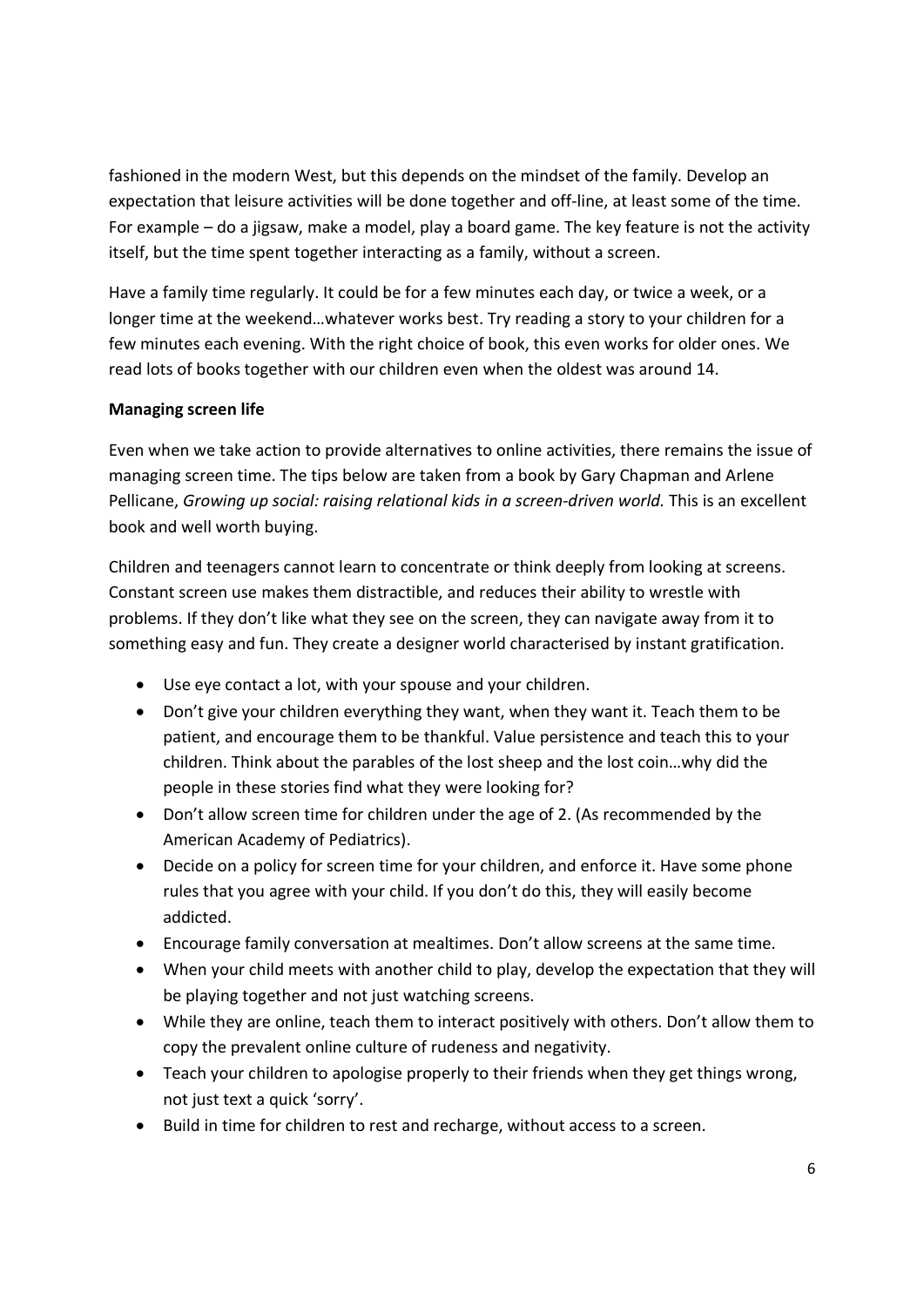- Don't allow screens in your child's bedroom. Collect up electronic devices at night.
- Children and teenagers learn far more about interpreting body language and facial expressions by interacting with real people. The Covid pandemic has limited this, but make the most of the opportunities that you do have.
- Work on making your home a warm and loving environment where each member relates to all of the others. Don't allow screen time to interfere with that – manage it! Limit its use, and find opportunities to do things together on the screen.
- As parents, take responsibility! Don't allow your children to dictate to you decide on how and when technology will be used in your home and family, and expect them to comply. You do not have to understand how every gadget works in order to do this. However if you have a team member who knows a lot about technology, ask for their help, and become a learner yourself.
- Don't give in to your children if they become angry when you try to take their phone or device away from them. Be resilient and push through the anger. It is not about whether your children like you at that moment, but about what is best for them. Practise good anger management yourself, and role model this to your children.
- If your children are reserved, don't let them just hide behind a screen. Don't reinforce habits of withdrawal by constantly explaining that he or she is 'just shy'. Role-play some scenarios to help them to relate to others. Get them to practise asking questions to others – 'tell me about your family', 'what do you like doing?' There are further ideas in Chapman and Pellicane's book on pages 115 to 118.

## Staying safe

- Teach your children how to be safe online. The June 2018 issue of Educare focuses on this topic – it can be accessed here: https://eurotck.net/tck-education/educarepublication/
- If they have a phone, don't let them share their number with anyone else without your permission. When they are somewhere else, expect them to answer or call you back when you try to contact them.
- Don't let them relate online with people that they don't know.
- If your child has a play date with another child, get to know the family. Check what kind of films or games they are happy to allow for their children. If you are uneasy about their response, don't allow the play date.